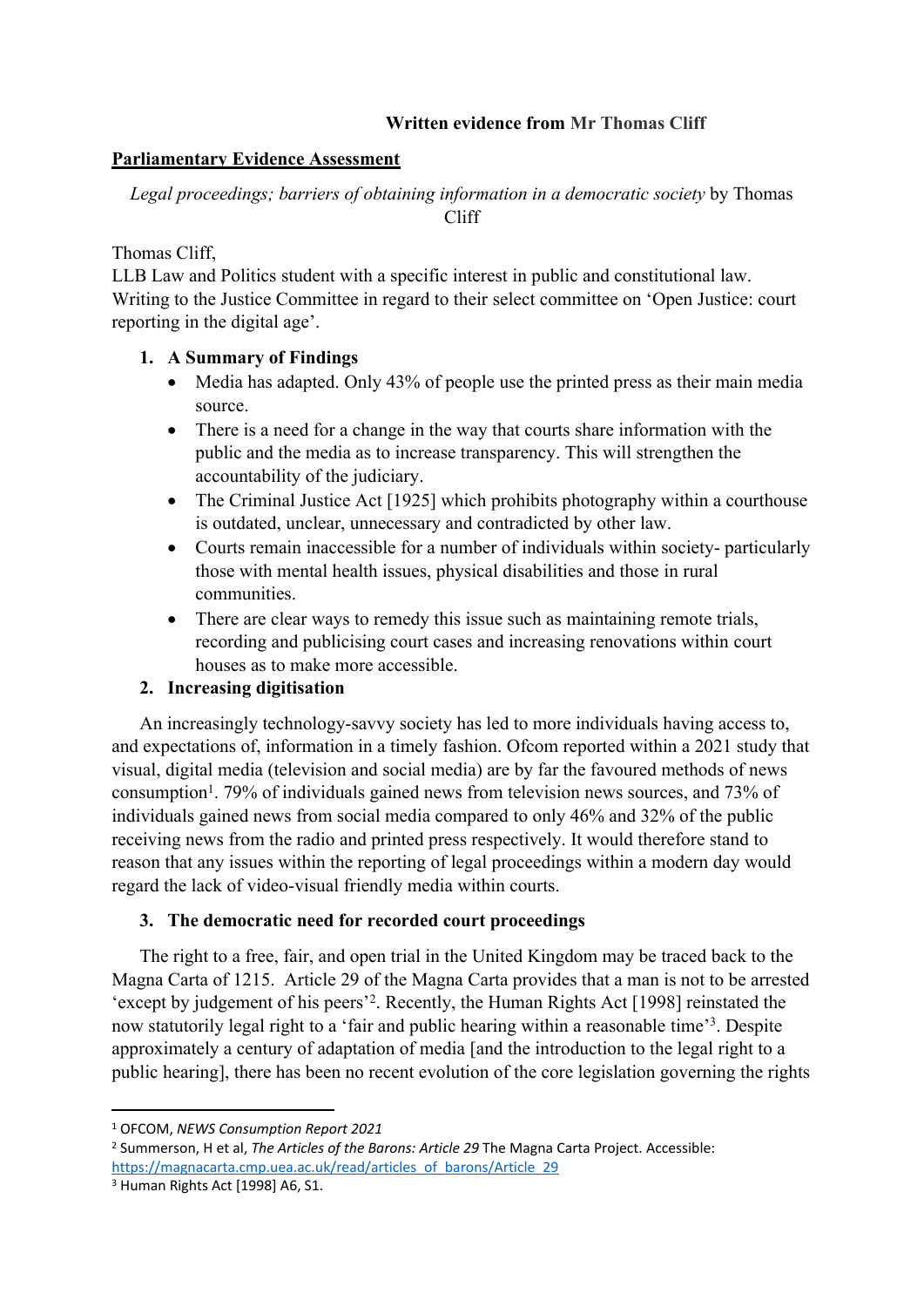of media and transparency within courts. Reform of the way that trials and courts are reported on would therefore aid greatly in creating a hearing that is involving and accessible to more members of the public.

## **4. Barriers to accessible information for the media and public.**

There are a number of barriers for the courts and media to overcome before they may evolve into a more consumer-friendly model for processing information.

## **a) Legal Barriers to the media obtaining information from the courts.**

The Criminal Justice Act  $[1925]^4$  is the main statutory governance regarding filming within courts. The act prohibits any photography within courts. Any individual who takes, or attempts to take, a photo of court will therefore be held in contempt. There are a number of issues with this act, and its relevance to a modern world is uncertain.

## **i) Legislation is outdated.**

The current legislation governing publications made from a courtroom is archaic and therefore cannot have anticipated the technological progress of a modern world. The Criminal Justice Act [1925] is old to the extent which statute does not make mention of recordings due to handheld lightweight recording equipment not being accessible to the public until 1983<sup>5</sup>. The Criminal Justice Act's successor, the Contempt of Court Act [1981]<sup>6</sup> also predates handheld video recording apparatus (despite admittedly making mention to video recordings) and certainly predates the invention of the modern mobile phone.

# **ii) Fining is unclear and redundant**

Under a strict reading of The Criminal Justice Act [1925], the maximum fine that may be imposed to an individual who has taken an image within court is £50. A fine being 50 creates a number of implications for the relevance of an offence. One implication of the £50 fine within the act is that guidelines in this act are incorrect or outdated- and therefore subject to a need for amending. Another situation of the fine stated is that an act resulting in contempt at court is worthy of a fine amounting to less than a tenth of weekly earnings at an average hourly wage<sup>7</sup>.

# **iii) The media is not prohibited from reporting on cases regardless of any recordings.**

It may be argued that there is a clear contradiction and failure within the Criminal Justice Act [1925]. The Criminal Justice Act [1925] (and later the Contempt of Court Act [1981]) aim to prevent imagine within courts- not reporting upon proceeding legal trials. Reporting on legal proceedings will

<sup>4</sup> Criminal Justice Act [1925] S41 §1

<sup>5</sup> Buckingham, D. Willett, R. Pini, M. (2011) *Home Truths? Video Production and Domestic Life*

<sup>6</sup> Contempt of Court Act [1981] S9 §1A

<sup>7</sup> White, N. (2021) *Employee Earnings in the UK: 2021* Office of National Statistics Para 2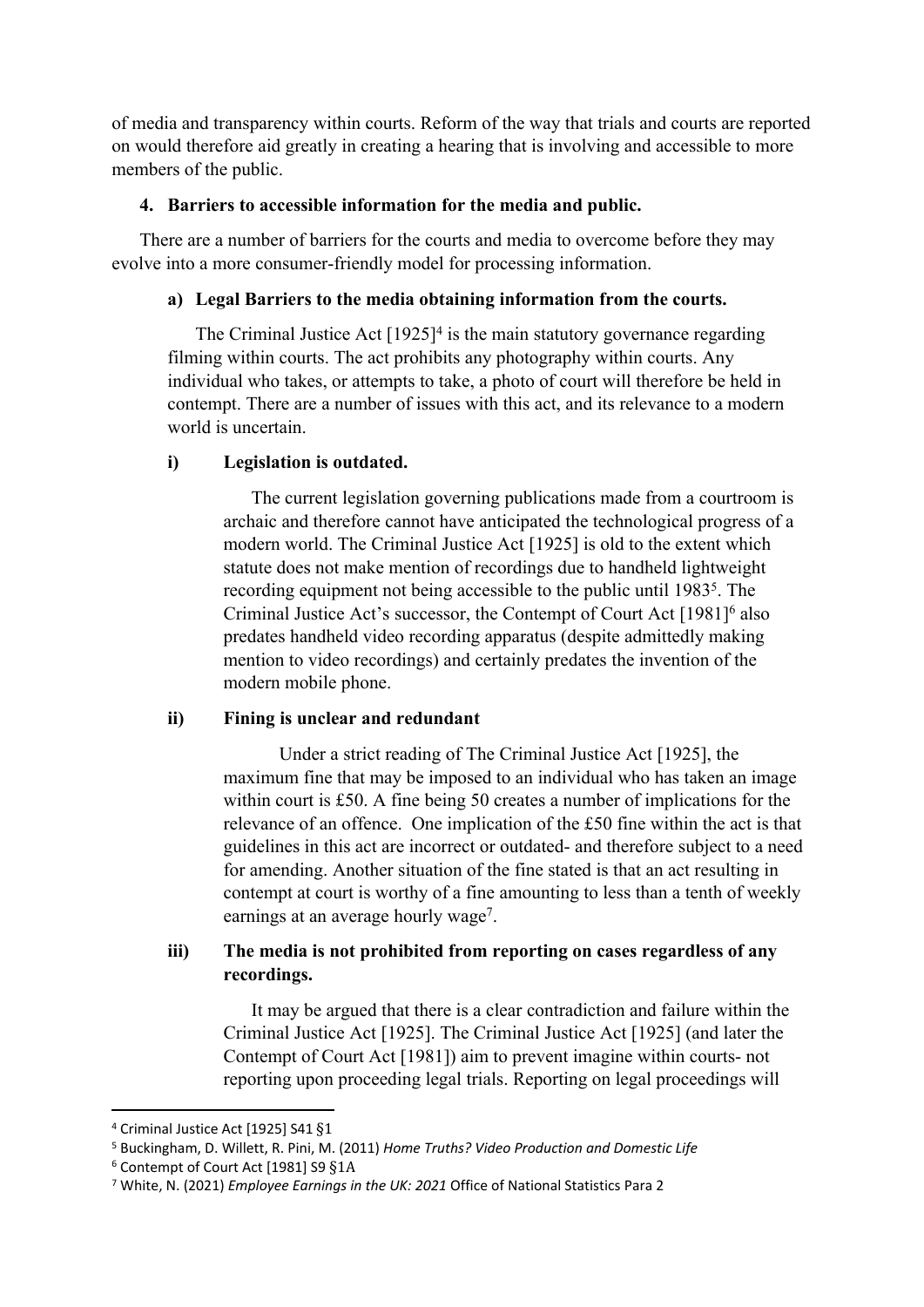occur regardless of recordings not being accessible- and therefore it would stand the reason that courts would want to reduce opinionated pieces as to assure impartiality in media reports. 70% of jurors<sup>8</sup> are alleged to have viewed media proceedings on the trial they sit on. Empirical recordings of what has happened in court will allow jurors to better review factual evidence when deliberating on trials, instead of biased second-hand recollections.

## **iv) The Law Commission has acknowledged the need for adaptation in recognition of evolving forms of media.**

The idea that there is need for legal reform regarding recordings is shared widely within the world of legal academia. The Law Commission has stated that challenges are 'posed by the new media'<sup>9</sup>. An argument was made by the law commission that an allowance of recording in courts may increase 'confidence that the [judicial] system works properly'<sup>10</sup> .

## **v) There has already been a temporary easement regarding the recording of court cases.**

The Government have provided two types of easements regarding the recording and publications of court proceedings. The first example of recording court cases came with the introduction of the Supreme Court under the Constitutional Reform Act [2005]<sup>11</sup> which specifically exempted the Court from the Criminal Justice Act [1925]. It would logically make sense that judges in charge of cases that attract masses of public attention would be more subject to bias following widely viewed press coverage than juror in a lowprofile crown court case however only the former is granted permission to broadcast their trial to the public.

Furthermore, the Government also temporarily allowed for recording and broadcasting (perhaps better referred to as 'streaming') of court proceedings following the Covid-19 Pandemic. The Coronavirus Act [2020] <sup>12</sup> opened up a far greater possibility for the laws provided in the Criminal Justice Act [1925] and Contempt of Court Act [1981] to be broken provided the ease of which computer data may be replicated or stolen<sup>13</sup>.

It therefore seems that the government is making laws with the intent for an increase in transparency, and that previous laws have simply not been amended as is intended.

#### **vi) An assurance against interference**

<sup>8</sup> Thomas, C. (2010) *Are Juries Fair?* Ministry of Justice Research Series 1/10

<sup>9</sup> Law Commission (20120), *CONTEMPT OF COURT Summary for non-specialists* (Consultation Paper 209) Par 1.2

<sup>10</sup> Law Commission (20120), *CONTEMPT OF COURT Summary for non-specialists* (Consultation Paper 209) Par 2.5

<sup>11</sup> Constitutional Reform Act [2005] S47 §1A

<sup>12</sup> Coronavirus Act [2020]

<sup>13</sup> Bently, P. (2020) *Is hacking getting harder?* BBC Science Focus. August 13th2020 Accessible: [https://www.sciencefocus.com/science/is-hacking-getting-](https://www.sciencefocus.com/science/is-hacking-getting-harder/#:~:text=Computer%20security%20is%20becoming%20more,compared%20to%2020%20years%20ago)

[harder/#:~:text=Computer%20security%20is%20becoming%20more,compared%20to%2020%20years%20ago.](https://www.sciencefocus.com/science/is-hacking-getting-harder/#:~:text=Computer%20security%20is%20becoming%20more,compared%20to%2020%20years%20ago)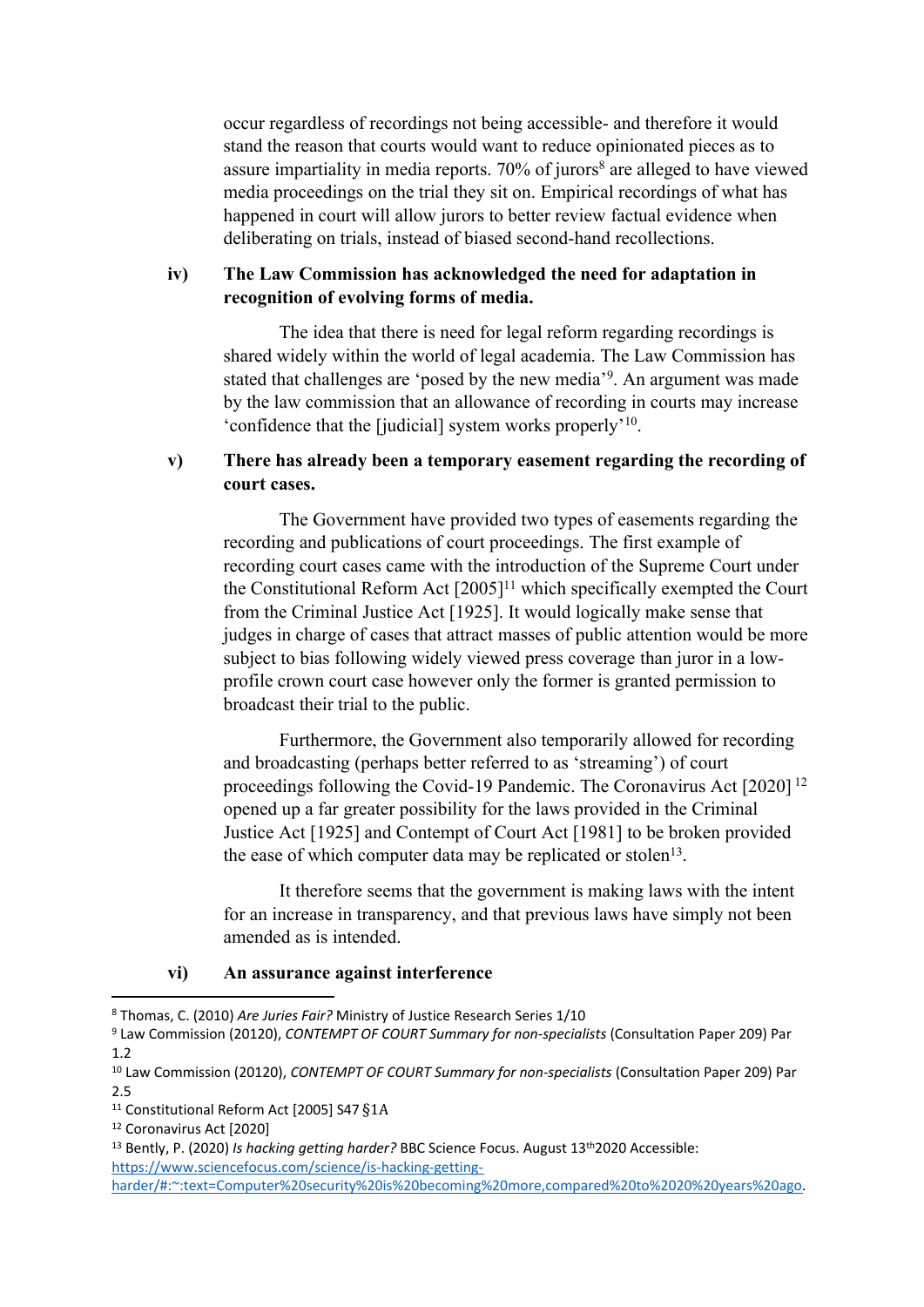A fear that a trial may be impacted by increased media involved is valid. In the instance that a trial will be substantially altered by involvement of the media or other viewing parties a judge may dismiss the gallery<sup>14</sup>. There is therefore no reason why a trial that has been recorded (and because of this is having its decorum substantially altered) cannot be subject to a judge's discretion as it is now. Article 6 of the Human Rights Act appears to therefore have already dealt with counterarguments to existing claims of trials become subject to external pressure through the gallery.

## **b) Physical Barriers to the public and media obtaining information from the courts**

Physical Barriers are still present within courts that make trials inaccessible to certain members of the public. Issues regarding disability, both physical and mental, and other health-related concerns within courts have been subject to large amounts of discussion within recent years.

### **i) Covid-19 and the impact of future lockdowns.**

Data regarding the Covid-19 pandemic [accurate at the time of this evidence being submitted] suggests that although large steps have been taken at curtailing the spread of the virus, it will take a substantial amount of time before England and Wales are entirely coronavirus free<sup>15</sup>. In an attempt to prevent the spread of the virus in 2020, courts were almost entirely moved online. This allowed for individuals to remotely access a court. Logic follows that the government would also wish to curb other virus-based flus, and therefore would not want to risk the health through a lack of adequate social distancing<sup>16</sup> of the public as means to witness a trial.

> Covid-19 and other viruses provide far greater threat to at-risk individuals who suffer from chronic health conditions or are elderly<sup>17</sup>. Not providing an accessible method of partaking within the legal process would lead to marginalised groups having even less representation that already present within courts. A lack of representation of these individuals, therefore, would be counterintuitive to democratic representative values.

#### **ii) Disability Accessibility within existing courts.**

Within a recent report from Bolton Burdon Kemp, it was found that 84% of courts within England, Scotland and Wales are still not wheelchair accessible<sup>18</sup>. Around 2% of society are reliant on mobility aids or a wheelchair<sup>19</sup>

<sup>14</sup> R v Richards (Randall) Crim L.R 764

<sup>15</sup> BBC (2020) *Covid- Europe faces 700,000 more deaths by March- W.H.O* BBC News 24th Nov 2021 Accessible: <https://www.bbc.co.uk/news/world-europe-59397182>

<sup>16</sup> Jones, N. (2020) *How Covid-19 is changing the Cold and Flu Season*. Nature 588, 388 2020

<sup>17</sup> Mallapaty, S. (2020). *The Coronavirus is deadlier if you are older and male- new data suggests.* Nature 585, 16-17 2020X

<sup>18</sup> Bolt Burdon Kemp (2020). *Only 2% of Britain's Civil and Criminal Courthouses are Fully Accessible*.

<sup>19</sup> NHS (2015) *Improving Wheelchair Services.* Accessible: <https://www.england.nhs.uk/wheelchair-services/>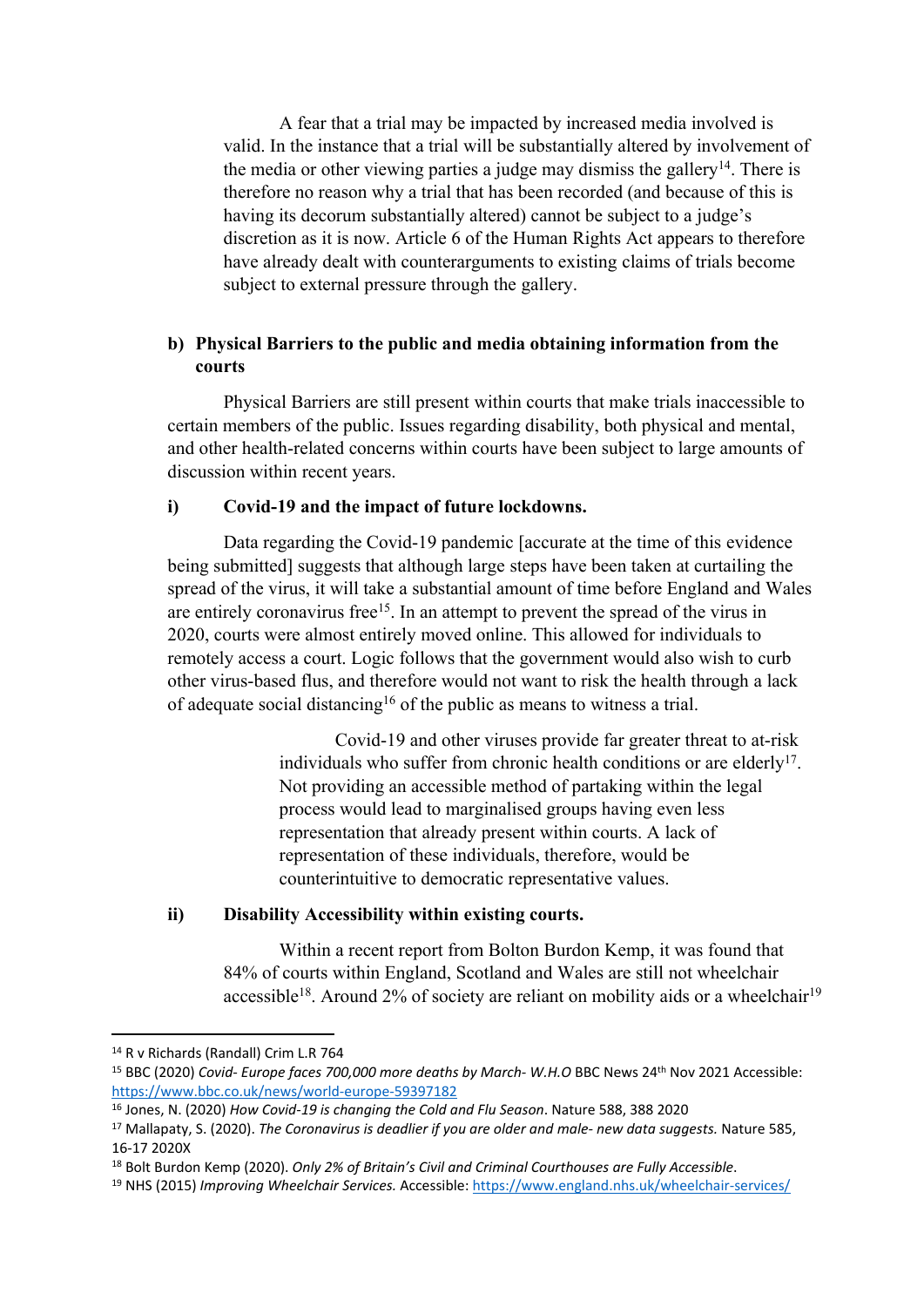, and therefore courts may be excluding and underrepresenting marginalised groups of disabled peoples within the judicial process. This argument is further backed by the fact that many courts are still not accessible to blind or deaf individuals, due to approximately 23% of courts still not accepting assistance dogs or implementing a hearing-loop system in assistance of blind and deaf individuals<sup>20</sup>.

Furthermore, issues persist in regard to individuals with mental health issues accessing courts. Courts, in an attempt to assure the equity of all, have allowed for very few accommodations for individuals with mental issues such as anxiety. A separate waiting room for individuals with anxiety disorder to calm nerves in ahead of speaking as a witness has been described as 'invaluable', and stands only to benefit the quality of evidence presented at trial.

#### **iii) Geographic Inequity**

The inequality in access to services provided by geographic area has been subject to discussion numerous times. The Greater London Area (a geographic region spanning approximately 1,572km) currently holds around 17 county courts. Wales, a country of approximately 13 times the size of the Greater London Area, currently holds 20. The sparsity of courts within certain areas of the UK makes long-distance travelling from certain towns necessary as to both be part of, and subject to, the legal system. Long journey toward courts dissuade individuals to be part of the legal process, therefore impeding upon the accessibility of courts and thus their accountable strength lessened.

#### **5. Solutions to inaccessibility within courts.**

There are three key recommendations that would aid in remedying the inaccessibility within the court and justice system at this moment. Each recommendation has been listed in order of 'ease' to implement based upon the legal processes that must be made to accommodate for them. Each recommendation needn't be independent of one another, however they may be viewed as this if necessary.

### **a. Keep current court coronavirus regulations in place, and implement a hybrid court system wherein online and in-person methods are used.**

The government has already seen a willingness to adapt to this model from the courts. Although there have been some dissenting opinions about individuals not treating trials as seriously due to their taking place on zoom, largely the criminal and civil justice programs have retained their functionality. Allowing for zoom (and other such videoconferencing software) to play part within the regular trial process would help accommodate for both physical disabilities and mental health issues, and also provide [comparatively] little legal change to the system currently in place. Furthermore, the use of online broadcasting allows for a far easier method for rural communities to bear witness to the justice system in action.

<sup>20</sup> Bolt Burdon Kemp (2020). *Only 2% of Britain's Civil and Criminal Courthouses are Fully Accessible*.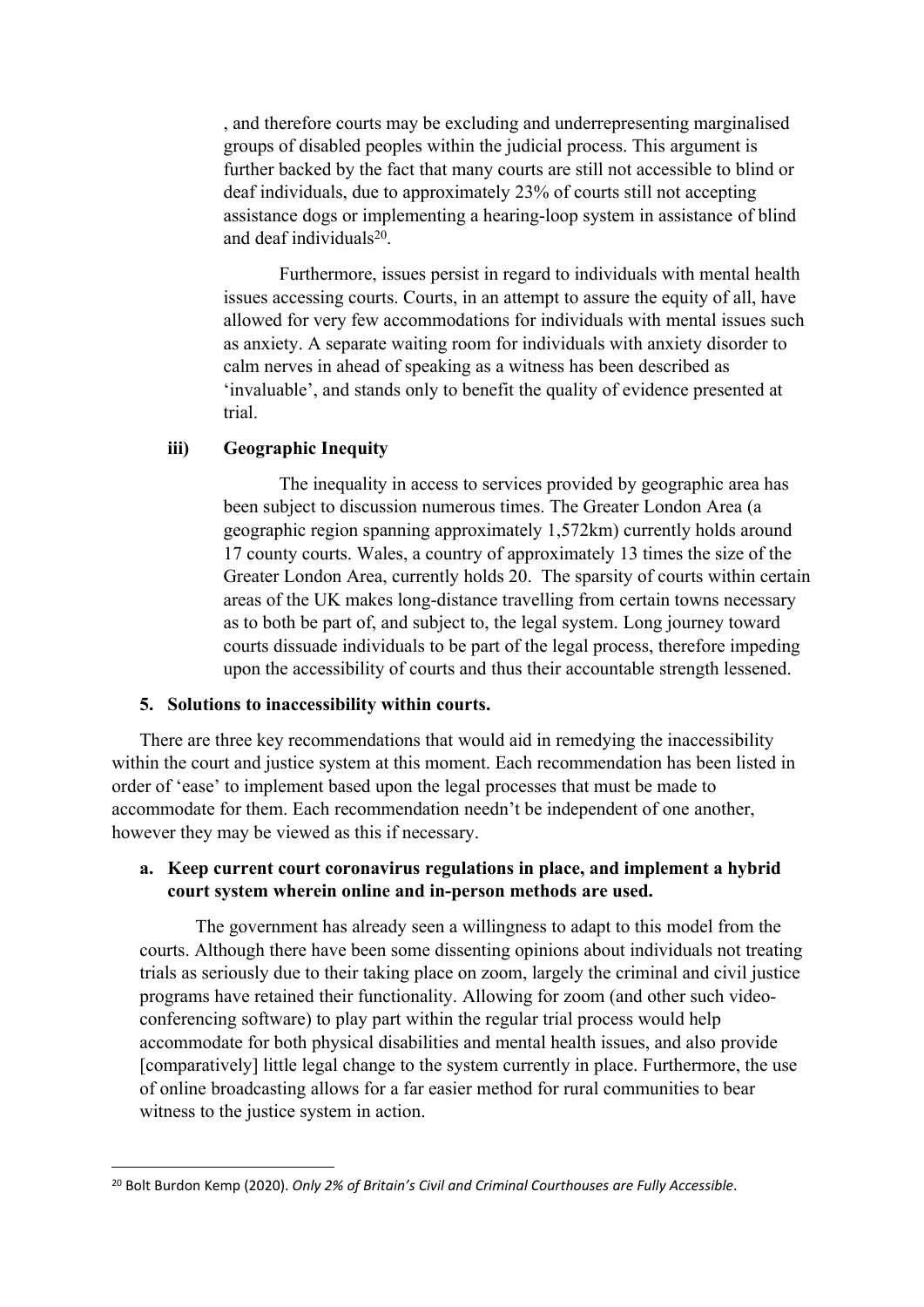### **b. Allow for the recording and streaming of video within courtrooms**

Courtrooms already allow for recording and streaming of video within certain instances, such as within the Supreme Court. Fears that trials may be pollicised have, unfortunately, come to fruition regardless of their lack of televised nature<sup>21</sup>. Having a recorded and accessible trial will therefore mitigate the ability for politicised journalists to twist criminal or civil proceedings into a partisan issue. Furthermore, having a court be able to present information in a more stimulating and accessible way (for example, a trial summary through video format) would greatly aid in the ability for information to be digested within an age of increasing digitisation. Repealing the relevant sections of the Criminal Justice Act [1925] and Contempt of Court Act [1981] will allow for a fresh take on the judicial system.

## **c. Continue strides in making courtrooms more accessible**

If the government is to choose to discourage the concept of a remote-accessible trial, then they must therefore make much greater attempts to make courtrooms and courts more accessible. Allowing for accommodations for individuals with mental health issues may be an expensive, yet necessary, process. Allowing all courtrooms access for wheelchairs, guide dogs, and aids for the deaf and hard of hearing community are alterations that have been made in parts of the UK, yet there is no reason they should not have been implemented to all courts. Any inaccessibility based upon the structure a court is made in is in direct violation of the representation of individuals who are already heavily unrepresented and marginalised within society. A more represented and accessible courtroom leads to a more representative and reflective legal system.

## **6. In summary**

In summary, the legislation dictating the current laws of accessibility of court information are problematic. Legislation was (and is)

- Unable to predict technological and cultural advances.
- In conflict and consistently being undermined.
- Unnecessary due to the politicisation of trials regardless, and legally unnecessary due to the powers a judge has to dismiss a public gallery.

Courts also prevent information being accessed through their physical inaccessibility.

- The coronavirus has presented an ability for there to be a safer method of delivering accessibility to trials.
- Courts are still largely inaccessible for a number of individuals within society, leading to issues with representation.
- Geographic sparsity of courts also discourage people living in rural communities from attending court cases they may otherwise have an interest in.

<sup>21</sup> Swinford, S (2017) *The Brexit Mutineers: At least 15 Tory MPs rebel against leave date with threat to join forces with Labour*. The Telegraph Nov 15th 2017.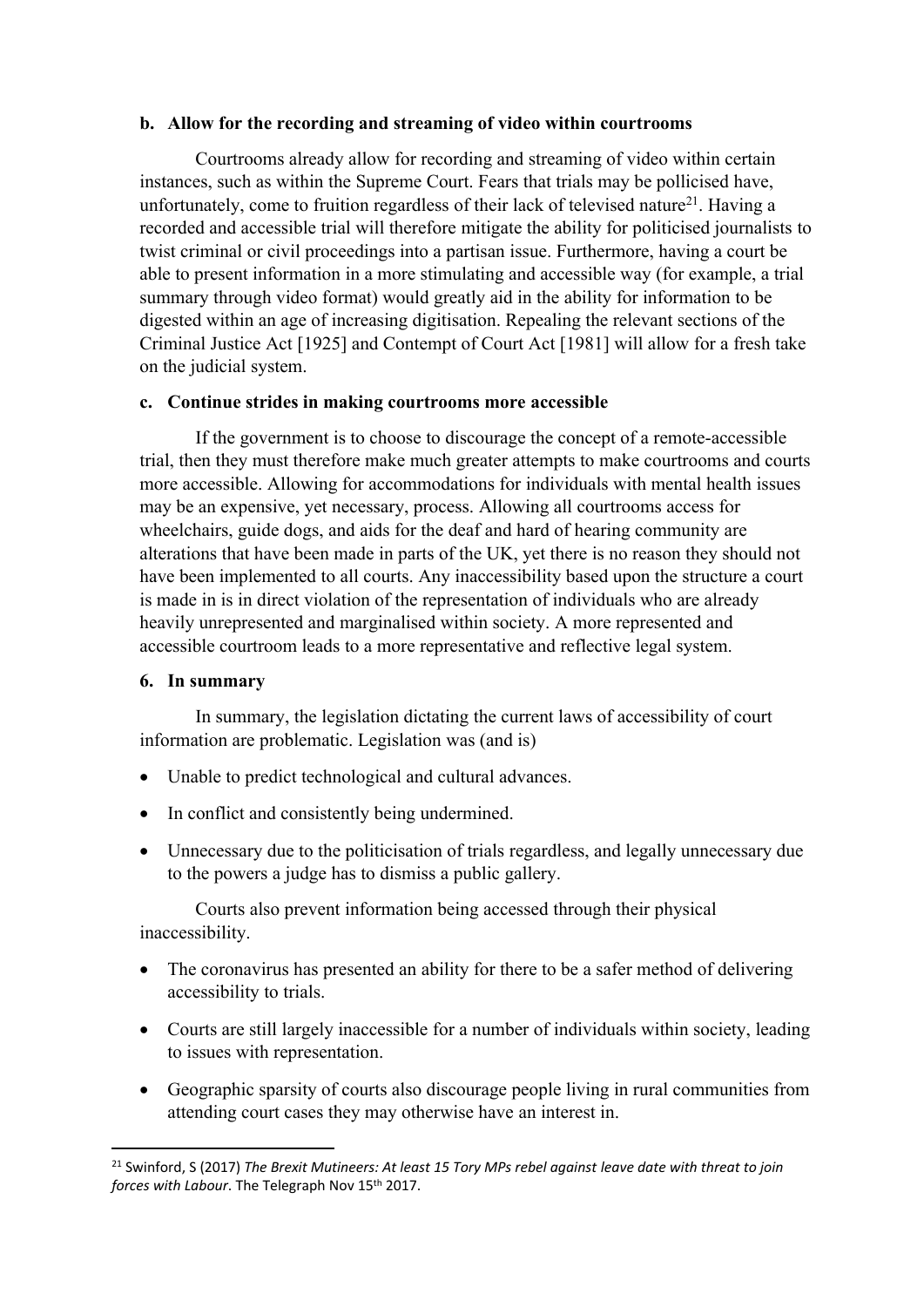The three main ways to remedy this would be:

- Allow for courts to proceed further with their remote cases.
- Allow for recording to take place within court
- Increase the renovations needed within physical courts as to accommodate for individuals with specific needs.

### **REFERENCES**

BBC (2020) *Covid- Europe faces 700,000 more deaths by March- W.H.O* BBC News 24th Nov 2021 Accessible: <https://www.bbc.co.uk/news/world-europe-59397182>

Bently, P. (2020) *Is hacking getting harder?* BBC Science Focus. August 13th2020 Accessible: [https://www.sciencefocus.com/science/is-hacking-getting](https://www.sciencefocus.com/science/is-hacking-getting-harder/#:~:text=Computer%20security%20is%20becoming%20more,compared%20to%2020%20years%20ago)[harder/#:~:text=Computer%20security%20is%20becoming%20more,compared%20to%2020](https://www.sciencefocus.com/science/is-hacking-getting-harder/#:~:text=Computer%20security%20is%20becoming%20more,compared%20to%2020%20years%20ago) [%20years%20ago.](https://www.sciencefocus.com/science/is-hacking-getting-harder/#:~:text=Computer%20security%20is%20becoming%20more,compared%20to%2020%20years%20ago)

Bolt Burdon Kemp (2020). *Only 2% of Britain's Civil and Criminal Courthouses are Fully Accessible*.

Buckingham, D. Willett, R. Pini, M. (2011) *Home Truths? Video Production and Domestic Life*

Constitutional Reform Act [2005] S47 §1A

Contempt of Court Act [1981] S9 §1A

Coronavirus Act [2020]

Criminal Justice Act [1925] S41 §1

Human Rights Act [1998] A6, S1.

Jones, N. (2020) *How Covid-19 is changing the Cold and Flu Season*. Nature 588, 388 2020

Law Commission (20120), *CONTEMPT OF COURT Summary for non-specialists* (Consultation Paper 209)

Mallapaty, S. (2020). *The Coronavirus is deadlier if you are older and male- new data suggests.* Nature 585, 16-17 2020X

NHS (2015) *Improving Wheelchair Services.* Accessible: <https://www.england.nhs.uk/wheelchair-services/>

OFCOM, *NEWS Consumption Report 2021*

R v Richards (Randall) Crim L.R 764